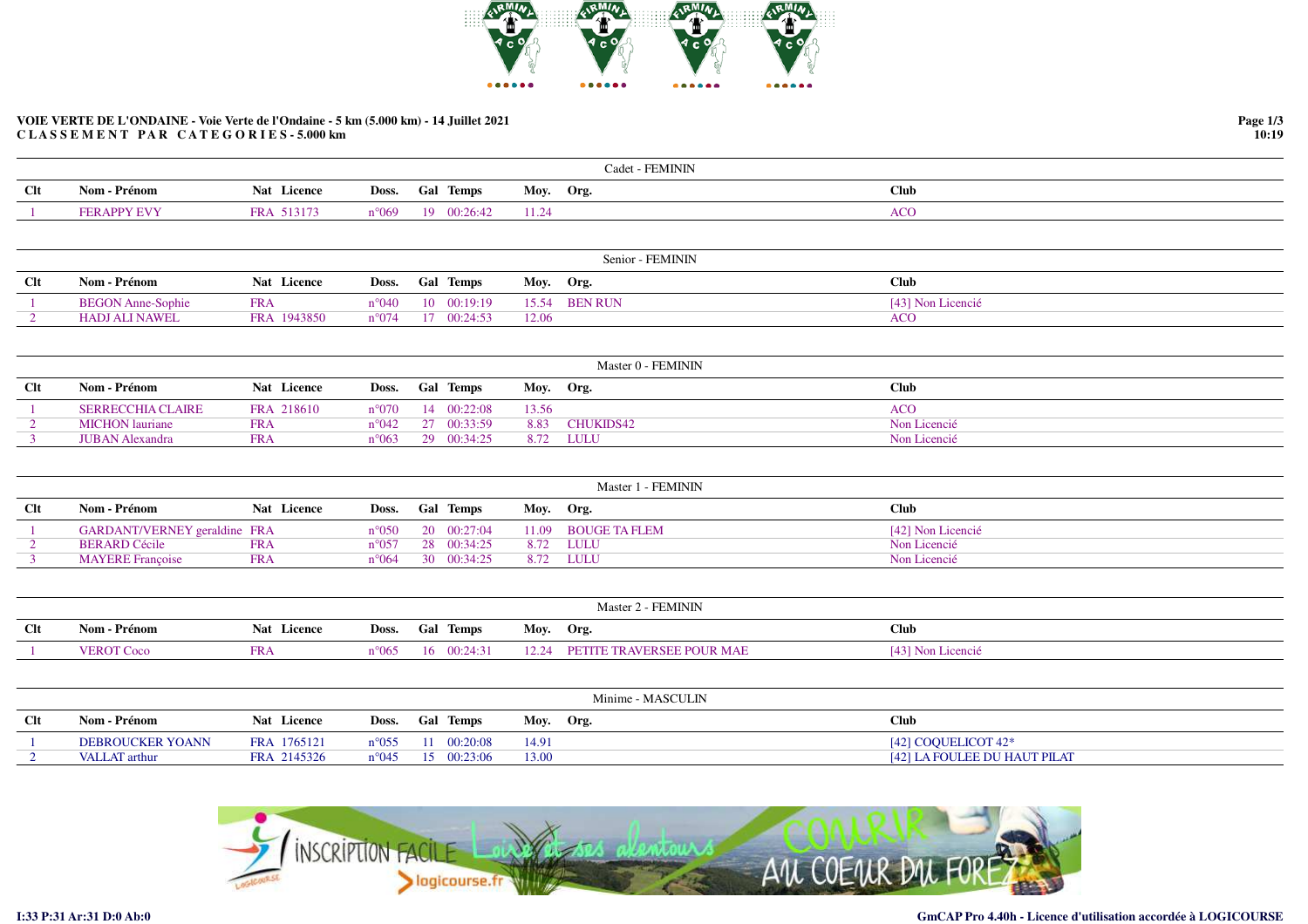

## **VOIE VERTE DE L'ONDAINE - Voie Verte de l'Ondaine - 5 km (5.000 km) - 14 Juillet 2021C L A S S E M E N T P A R C A T E G O R I E S - 5.000 km**

|                |                          |             |                |                |                  |           | Junior - MASCULIN                       |                              |
|----------------|--------------------------|-------------|----------------|----------------|------------------|-----------|-----------------------------------------|------------------------------|
| Clt            | Nom - Prénom             | Nat Licence | Doss.          |                | <b>Gal Temps</b> | Moy. Org. |                                         | <b>Club</b>                  |
|                | <b>CALEMARD Eliseo</b>   | FRA 1590163 | $n^{\circ}041$ | $\mathbf{1}$   | 00:17:35         | 17.07     |                                         | [42] LA FOULEE DU HAUT PILAT |
|                |                          |             |                |                |                  |           |                                         |                              |
|                |                          |             |                |                |                  |           | Espoir - MASCULIN                       |                              |
| <b>Clt</b>     | Nom - Prénom             | Nat Licence | Doss.          |                | Gal Temps        | Moy. Org. |                                         | <b>Club</b>                  |
| -1             | <b>BIER Cyril</b>        | FRA 2067292 | $n^{\circ}047$ |                | 4 00:18:22       | 16.34     | TDR SAINT-ETIENNE TEAM ESPOIR           | [42] EA SAINT-CHAMOND        |
|                |                          |             |                |                |                  |           |                                         |                              |
|                |                          |             |                |                |                  |           | Senior - MASCULIN                       |                              |
| Clt            | Nom - Prénom             | Nat Licence | Doss.          |                | Gal Temps        | Moy. Org. |                                         | <b>Club</b>                  |
|                | <b>FAURE Johan</b>       | <b>FRA</b>  | $n^{\circ}048$ |                | 2 00:17:48       | 16.86     | <b>TDR SAINT ETIENNE</b>                | Non Licencié                 |
| $\overline{2}$ | <b>JARLES Jérémy</b>     | <b>FRA</b>  | $n^{\circ}060$ |                | 23 00:29:39      | 10.12     |                                         | Non Licencié                 |
|                |                          |             |                |                |                  |           |                                         |                              |
|                |                          |             |                |                |                  |           | Master 0 - MASCULIN                     |                              |
| <b>Clt</b>     | Nom - Prénom             | Nat Licence | Doss.          |                | Gal Temps        | Moy. Org. |                                         | <b>Club</b>                  |
|                | <b>TOTA Axel</b>         | <b>FRA</b>  | $n^{\circ}044$ | $7^{\circ}$    | 00:19:02         | 15.77     |                                         | [42] Non Licencié            |
| $\overline{2}$ | <b>REBOUL Samuel</b>     | <b>FRA</b>  | $n^{\circ}051$ | 9 <sup>°</sup> | 00:19:17         | 15.56     |                                         | Non Licencié                 |
| $\mathbf{3}$   | <b>MATHEVET CEDRIC</b>   | FRA 2220940 | $n^{\circ}062$ |                | 22 00:28:51      | 10.40     |                                         | [42] ACO firminy             |
|                |                          |             |                |                |                  |           |                                         |                              |
|                |                          |             |                |                |                  |           | Master 1 - MASCULIN                     |                              |
| Clt            | Nom - Prénom             | Nat Licence | Doss.          |                | Gal Temps        | Moy. Org. |                                         | <b>Club</b>                  |
|                | <b>VALLAT</b> julien     | FRA 1940887 | $n^{\circ}046$ |                | 5 00:18:30       | 16.22     |                                         | [42] AC ONDAINE FIRMINY      |
| $\overline{2}$ | <b>BEYNEL</b> denis      | <b>FRA</b>  | $n^{\circ}061$ | 8              | 00:19:07         | 15.71     | TEAN BEN RUN RUNNING CONSEIL ST ETIENNE | [42] Non Licencié            |
| $\overline{3}$ | <b>NOAILLY Alexandre</b> | <b>FRA</b>  | $n^{\circ}043$ |                | 12 00:20:58      | 14.32     | <b>TEAM LÉZ'HARD</b>                    | [42] Non Licencié            |
|                |                          |             |                |                |                  |           |                                         |                              |
|                |                          |             |                |                |                  |           | Master 3 - MASCULIN                     |                              |
| Clt            | Nom - Prénom             | Nat Licence | Doss.          |                | Gal Temps        | Moy. Org. |                                         | <b>Club</b>                  |
|                | <b>BUISSON Antoine</b>   | <b>FRA</b>  | $n^{\circ}059$ | 3 <sup>1</sup> | 00:18:05         | 16.60     | <b>ASMSE</b>                            | [42] Non Licencié            |
| $\overline{2}$ | <b>DJELLALI SMAEL</b>    | <b>FRA</b>  | $n^{\circ}073$ |                | 600:18:47        | 15.97     |                                         | <b>ASMSE</b>                 |



**Page 2/3 10:19**